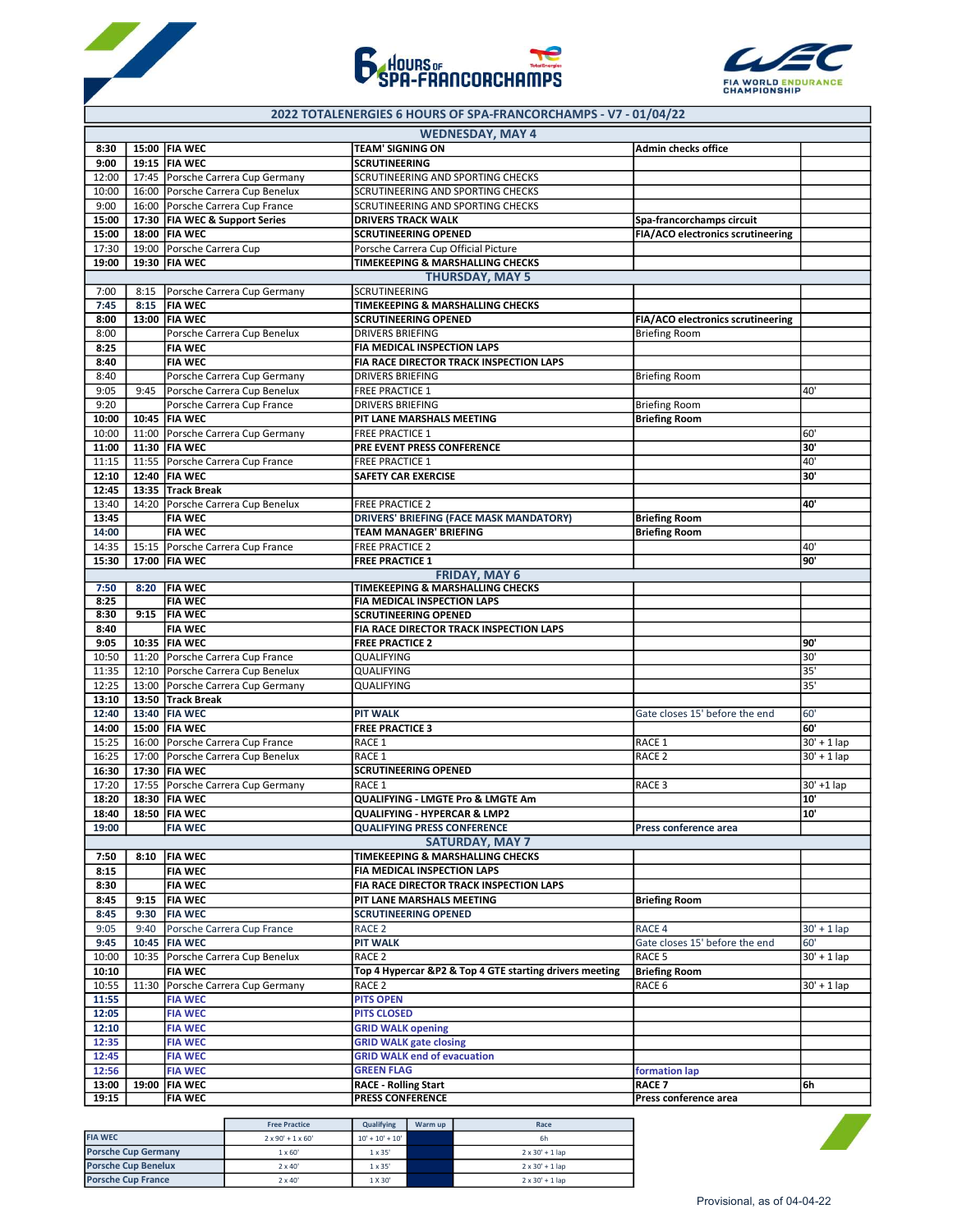## CHAMPIONNAT DU MONDE D'ENDURANCE DE LA FIA 2022 2022 FIA WORLD ENDURANCE CHAMPIONSHIP

| TotalEnergies 6 Hours of Spa-Francorchamps 2022 - 07.05.2022                                                                                                                                                                                                                |                                                                                                                                                                                                                                                                  |  |  |
|-----------------------------------------------------------------------------------------------------------------------------------------------------------------------------------------------------------------------------------------------------------------------------|------------------------------------------------------------------------------------------------------------------------------------------------------------------------------------------------------------------------------------------------------------------|--|--|
| <b>ANNEXE1</b>                                                                                                                                                                                                                                                              | <b>APPENDIX1</b>                                                                                                                                                                                                                                                 |  |  |
| <b>PARTIE A (voir l'Article 2.2)</b>                                                                                                                                                                                                                                        | <b>PART A (see Article 2.2)</b>                                                                                                                                                                                                                                  |  |  |
| 1. Nom et adresse de l'Autorité Sportive                                                                                                                                                                                                                                    | 1. Name and address of the National Sporting                                                                                                                                                                                                                     |  |  |
| <b>Nationale (ASN)</b>                                                                                                                                                                                                                                                      | Authority (ASN).                                                                                                                                                                                                                                                 |  |  |
| Royal Automobile Club of Belgium                                                                                                                                                                                                                                            | Royal Automobile Club of Belgium                                                                                                                                                                                                                                 |  |  |
| <b>RACB Sport</b>                                                                                                                                                                                                                                                           | <b>RACB Sport</b>                                                                                                                                                                                                                                                |  |  |
| Rue d'Arlon 53/3                                                                                                                                                                                                                                                            | Rue d'Arlon 53/3                                                                                                                                                                                                                                                 |  |  |
| B-1040 Bruxelles                                                                                                                                                                                                                                                            | B-1040 Brussels                                                                                                                                                                                                                                                  |  |  |
| Belgique                                                                                                                                                                                                                                                                    | <b>Belgium</b>                                                                                                                                                                                                                                                   |  |  |
| $T.: +32222870960$                                                                                                                                                                                                                                                          | T.: +32 2 287 09 60                                                                                                                                                                                                                                              |  |  |
| F.: +32 2 675 61 19                                                                                                                                                                                                                                                         | F.: +32 2 675 61 19                                                                                                                                                                                                                                              |  |  |
| E.: sport@racb.com                                                                                                                                                                                                                                                          | E.: sport@racb.com                                                                                                                                                                                                                                               |  |  |
| 2. Nom et adresse de l'organisateur                                                                                                                                                                                                                                         | 2. Name and address of the organiser                                                                                                                                                                                                                             |  |  |
| International Concept Event S.A.                                                                                                                                                                                                                                            | International Concept Event S.A.                                                                                                                                                                                                                                 |  |  |
| Tubeseck 5                                                                                                                                                                                                                                                                  | Tubeseck 5                                                                                                                                                                                                                                                       |  |  |
| L-9912 Troisvierges                                                                                                                                                                                                                                                         | L-9912 Troisvierges                                                                                                                                                                                                                                              |  |  |
| Luxemburg                                                                                                                                                                                                                                                                   | Luxemburg                                                                                                                                                                                                                                                        |  |  |
| T.: +352 27 80 89 90                                                                                                                                                                                                                                                        | T.: +352 27 80 89 90                                                                                                                                                                                                                                             |  |  |
| F.: +352 27 80 89 91                                                                                                                                                                                                                                                        | F.: +352 27 80 89 91                                                                                                                                                                                                                                             |  |  |
| E.: renaud.jeanfils@ice-lux.com                                                                                                                                                                                                                                             | E.: renaud.jeanfils@ice-lux.com                                                                                                                                                                                                                                  |  |  |
| 3. Date et lieu de la Compétition                                                                                                                                                                                                                                           | 3. Date and place of the Competition                                                                                                                                                                                                                             |  |  |
| 04/05/2022 - 07/05/2022                                                                                                                                                                                                                                                     | 04/05/2022 - 07/05/2022                                                                                                                                                                                                                                          |  |  |
| Circuit de Spa-Francorchamps                                                                                                                                                                                                                                                | Spa-Francorchamps Circuit                                                                                                                                                                                                                                        |  |  |
| 4. Début des vérifications sportives et                                                                                                                                                                                                                                     | 4. Start of the sporting checks and scrutineering                                                                                                                                                                                                                |  |  |
| techniques le mercredi 04 mai 2022 à 08h30.                                                                                                                                                                                                                                 | on Wednesday May 04th, 2022 at 08h30.                                                                                                                                                                                                                            |  |  |
| 5. Heure de départ de la course                                                                                                                                                                                                                                             | 5. Start time of the race                                                                                                                                                                                                                                        |  |  |
| Samedi 07 mai 2022 à 13h00                                                                                                                                                                                                                                                  | Saturday May 07th, 2022 at 13h00                                                                                                                                                                                                                                 |  |  |
| 6. Adresse, numéro de téléphone, fax et e-mail<br>auxquels la correspondance peut être<br>adressée<br>International Concept Event S.A.<br>Tubeseck 5<br>L-9912 Troisvierges<br>Luxemburg<br>T.: +352 27 80 89 90<br>F.: +352 27 80 89 91<br>E.: renaud.jeanfils@ice-lux.com | 6. Address, telephone number, fax number and<br>email to which enquiries can be addressed<br>International Concept Event S.A.<br>Tubeseck 5<br>L-9912 Troisvierges<br>Luxemburg<br>T.: +352 27 80 89 90<br>$F.: +35227808991$<br>E.: renaud.jeanfils@ice-lux.com |  |  |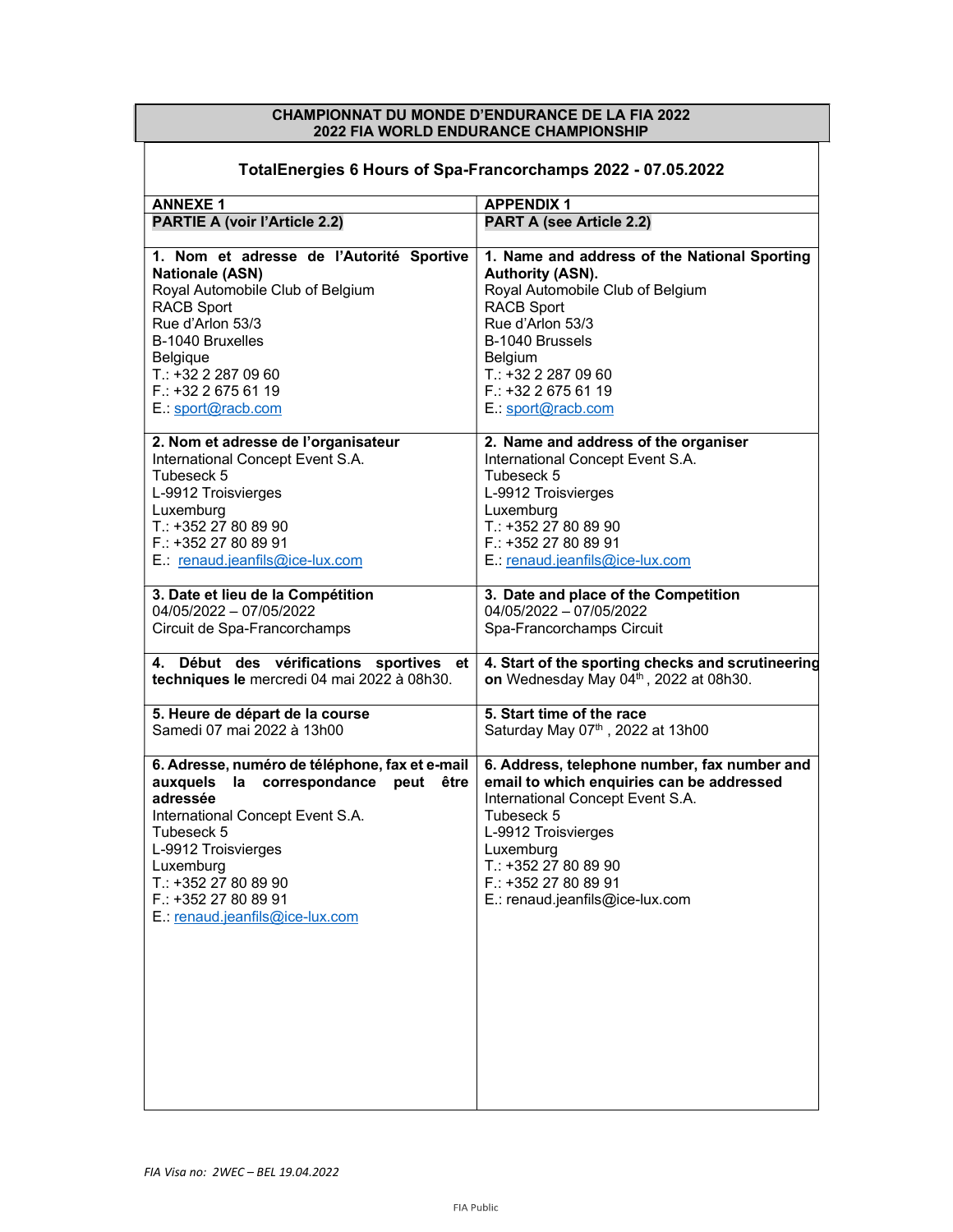| Détails sur<br>7.<br>circuit,<br>le |                                                                                           | comprenant   7. Details of the circuit, which must include:                                                                                                                                                                                                                                                                                                                                                                                  |                                             |                                                                                                                                                                                                                                                                                                                                                                                                                             |  |
|-------------------------------------|-------------------------------------------------------------------------------------------|----------------------------------------------------------------------------------------------------------------------------------------------------------------------------------------------------------------------------------------------------------------------------------------------------------------------------------------------------------------------------------------------------------------------------------------------|---------------------------------------------|-----------------------------------------------------------------------------------------------------------------------------------------------------------------------------------------------------------------------------------------------------------------------------------------------------------------------------------------------------------------------------------------------------------------------------|--|
|                                     | obligatoirement :                                                                         |                                                                                                                                                                                                                                                                                                                                                                                                                                              |                                             |                                                                                                                                                                                                                                                                                                                                                                                                                             |  |
|                                     |                                                                                           |                                                                                                                                                                                                                                                                                                                                                                                                                                              |                                             |                                                                                                                                                                                                                                                                                                                                                                                                                             |  |
|                                     | Localisation<br>et<br>moyens d'accès                                                      | Bruxelles: 145km - +<br>80 minutes (Brussels<br>National<br>Airport - Zaventem -<br>Belgique)<br>Liège: 60km - + 45<br>minutes (Liège<br>Airport - Bierset -<br>Belgique)<br>Aix-la-Chapelle:<br>$61km - + 45$ minutes<br>(Liège Airport-<br>Bierset - Belgique)<br>Maastricht: 75km - +<br>60 minutes<br>(Maastricht Airport-<br>Maastricht - Pays<br>Bas)<br>Luxembourg: 120km<br>- + 90 minutes<br>(Luxembourg<br>Airport-<br>Luxembourg) | Location and how to<br>get there            | Brussels: 145km - +<br>80 minutes (Brussels<br>National<br>Airport - Zaventem -<br>Belgium)<br>Liège: 60km - + 45<br>minutes (Liège Airport<br>- Bierset-Belgium)<br>Aachen: 61km - + 45<br>minutes (Liège Airport<br>– Bierset<br>- Belgium)<br>Maastricht: 75km - +<br>60 minutes (Maastricht<br>Airport-<br>Maastricht – The<br>Netherlands)<br>Luxemburg: 120km -<br>+ 90 minutes<br>(Luxemburg<br>Airport - Luxemburg) |  |
|                                     | Longueur d'un tour                                                                        | 7004m                                                                                                                                                                                                                                                                                                                                                                                                                                        | Length of one lap                           | 7004m                                                                                                                                                                                                                                                                                                                                                                                                                       |  |
|                                     | Durée de la course                                                                        | 6 Heures                                                                                                                                                                                                                                                                                                                                                                                                                                     | Race duration                               | 6 Hours                                                                                                                                                                                                                                                                                                                                                                                                                     |  |
|                                     | Direction<br>(dans<br>le<br>sens des aiguilles<br>d'une montre ou dans<br>le sens opposé) | dans le sens des<br>aiguilles d'une montre                                                                                                                                                                                                                                                                                                                                                                                                   | Direction (clockwise or<br>anti-clockwise)  | clockwise                                                                                                                                                                                                                                                                                                                                                                                                                   |  |
|                                     | Localisation<br>de<br>la<br>sortie des stands par<br>rapport à la Ligne                   | après le virage n°1 -<br>Commissaire<br>Poste<br>n°3                                                                                                                                                                                                                                                                                                                                                                                         | Location of pit exit in<br>relation to Line | after Turn 1-<br>Marshall Post 3                                                                                                                                                                                                                                                                                                                                                                                            |  |
|                                     |                                                                                           |                                                                                                                                                                                                                                                                                                                                                                                                                                              |                                             |                                                                                                                                                                                                                                                                                                                                                                                                                             |  |
|                                     | 8. Localisation précise sur le circuit du :                                               |                                                                                                                                                                                                                                                                                                                                                                                                                                              | 8. Precise location at the circuit of:      |                                                                                                                                                                                                                                                                                                                                                                                                                             |  |
|                                     | des<br><b>Bureau</b><br>Commissaires<br>Sportifs                                          | Paddock WEC - Unit<br>$1 - 1$ er étage -<br>Bureau 123                                                                                                                                                                                                                                                                                                                                                                                       | Stewards' office                            | WEC Paddock - Unit<br>$1 - 1$ st Floor Room<br>123                                                                                                                                                                                                                                                                                                                                                                          |  |
|                                     | Bureau du Directeur<br>d'Epreuve                                                          | Paddock WEC - Unit<br>$1 - 1$ er étage $-$<br>Bureau 122                                                                                                                                                                                                                                                                                                                                                                                     | Race Director's office                      | WEC Paddock - Unit<br>$1 - 1$ st<br>Floor - Room 122                                                                                                                                                                                                                                                                                                                                                                        |  |
|                                     | Bureau de la FIA                                                                          | Bureau derrière les<br>des<br>garages<br>vérifications<br>techniques                                                                                                                                                                                                                                                                                                                                                                         | FIA office                                  | Office behind the<br>scrutineering garages                                                                                                                                                                                                                                                                                                                                                                                  |  |
|                                     | Local<br>des.<br>vérifications<br>sportives,                                              | Paddock WEC - Unit<br>$1 - 1$ er étage -<br>Bureau des<br>vérifications                                                                                                                                                                                                                                                                                                                                                                      | Sporting checks                             | WEC Paddock - Unit 1<br>Floor<br>1st<br>Administrative checks<br>room - Room 127 or<br>129                                                                                                                                                                                                                                                                                                                                  |  |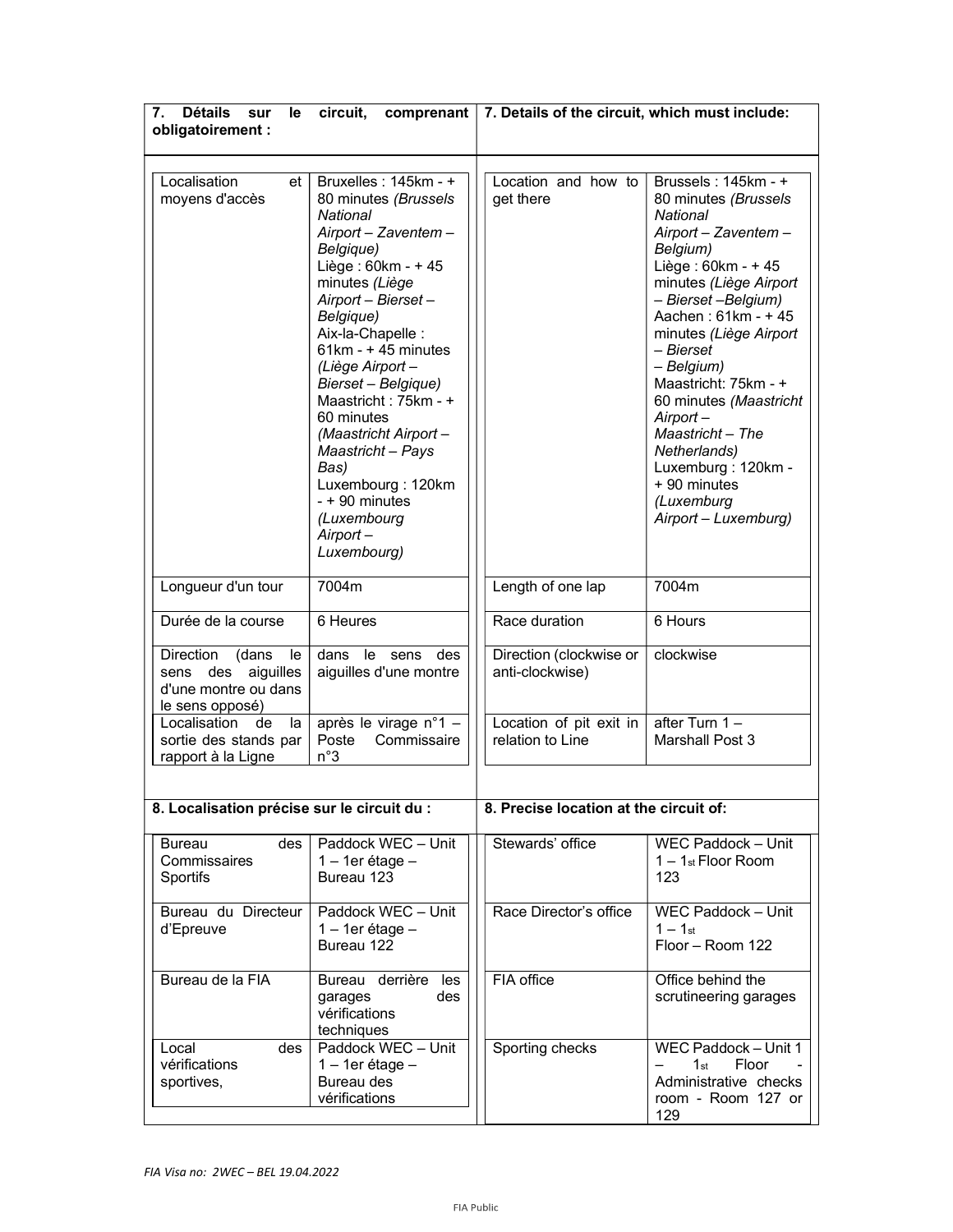| suivants, désignés par l'ASN :                                       | 10. Nom des officiels de la Compétition                                                                                                                                                 | 10. The names of the following officials of the<br><b>Competition appointed by the ASN:</b> |                                                                                                                                                                                             |  |
|----------------------------------------------------------------------|-----------------------------------------------------------------------------------------------------------------------------------------------------------------------------------------|---------------------------------------------------------------------------------------------|---------------------------------------------------------------------------------------------------------------------------------------------------------------------------------------------|--|
| prévus par<br>le<br>Championnat).                                    | 9. Liste des trophées supplémentaires et<br>récompenses spéciales (en plus de ceux<br>Règlement Sportif du                                                                              | the<br><b>Sporting</b><br>in.<br>Championship).                                             | 9. List of any supplementary trophies and<br>special awards (in addition to those specified<br><b>Regulations</b><br><b>of</b><br>the                                                       |  |
| la course.                                                           | * Tous les classements seront affichés 20<br>minutes après la fin des séances d'essais ou de                                                                                            | the end of the sessions or the race.                                                        | * All classifications will be posted 20 minutes after                                                                                                                                       |  |
| Centre d'accréditation<br>des médias                                 | Paddock WEC -<br>Unit 2 - $1er$ étage -<br>Bureau d'accueil                                                                                                                             | Media<br>accreditation<br>centre                                                            | WEC Paddock - Unit<br>$2 - 1st$ Floor $-$<br><b>Welcome Desk</b>                                                                                                                            |  |
| Centre presse                                                        | Paddock WEC - Unit<br>3 - 1er étage                                                                                                                                                     | Press centre                                                                                | WEC Paddock - Unit 3<br>$-1$ st Floor                                                                                                                                                       |  |
| Conférence<br>de<br>presse du vainqueur                              | Paddock WEC - Unit<br>$2 - 1$ <sup>er</sup> étage – salle<br>de conférence de<br>presse qui est<br>également la salle de<br>briefing) n°132                                             | Winner's<br>press<br>conference                                                             | WEC Paddock - Unit<br>$\overline{2}$<br>1 <sup>st</sup> Floor - Press<br>conference room<br>(which is also the<br>briefing room) n°132                                                      |  |
| Panneau d'affichage<br>officiel*                                     | Panneau d'affichage<br>virtuel                                                                                                                                                          | Official notice board*                                                                      | Virtual notice board                                                                                                                                                                        |  |
| <b>Briefing</b><br>pilotes :<br>Heure et jour                        | le jeudi 05 mai 2022<br>à 13h45 dans la salle<br>de briefing.<br>Présence obligatoire<br>de tous les Pilotes.<br>Absence ou arrivée<br>tardive au briefing :<br>500 € d'amende          | Driver briefing: Date<br>and time                                                           | Thursday May 05th,<br>2022 at 1:45pm in the<br>briefing room.<br>Mandatory attendance<br>for all the Drivers.<br>Non-attendance or<br>late arrival to the<br>briefing: 500€ fine            |  |
| <b>Briefing</b><br>des team<br>managers : Heure et<br>jour           | le jeudi 05 mai 2022<br>à 14h00 dans la salle<br>de briefing.<br>Présence obligatoire<br>de tous les Teams<br>Managers<br>Absence ou arrivée<br>tardive au briefing :<br>500 € d'amende | Team<br>manager<br>briefing: Date and time                                                  | Thursday May 05th,<br>2022 at 2:00pm in the<br>briefing room.<br>Mandatory attendance<br>for all the team<br>Managers<br>Non-attendance or<br>late arrival to the<br>briefing:<br>500€ fine |  |
| Briefing des pilotes et<br>concurrents                               | Salle debriefing                                                                                                                                                                        | Driver and competitor<br>briefing                                                           | Briefing room                                                                                                                                                                               |  |
| Parc Fermé                                                           | Paddock Brun-<br>Intérieur virage de la<br>Source                                                                                                                                       | Parc Fermé                                                                                  | Brown Paddock -<br>Interior of La Source<br>Hairpin                                                                                                                                         |  |
| Local<br>des<br>vérifications<br>techniques, aire plane<br>et pesées | Pit lane WEC -<br>garages 41/42                                                                                                                                                         | Scrutineering, flat area<br>and weighing                                                    | <b>WEC Pit lane Box</b><br>41/42                                                                                                                                                            |  |
|                                                                      | administratives-<br>Bureau 127 or 129                                                                                                                                                   |                                                                                             |                                                                                                                                                                                             |  |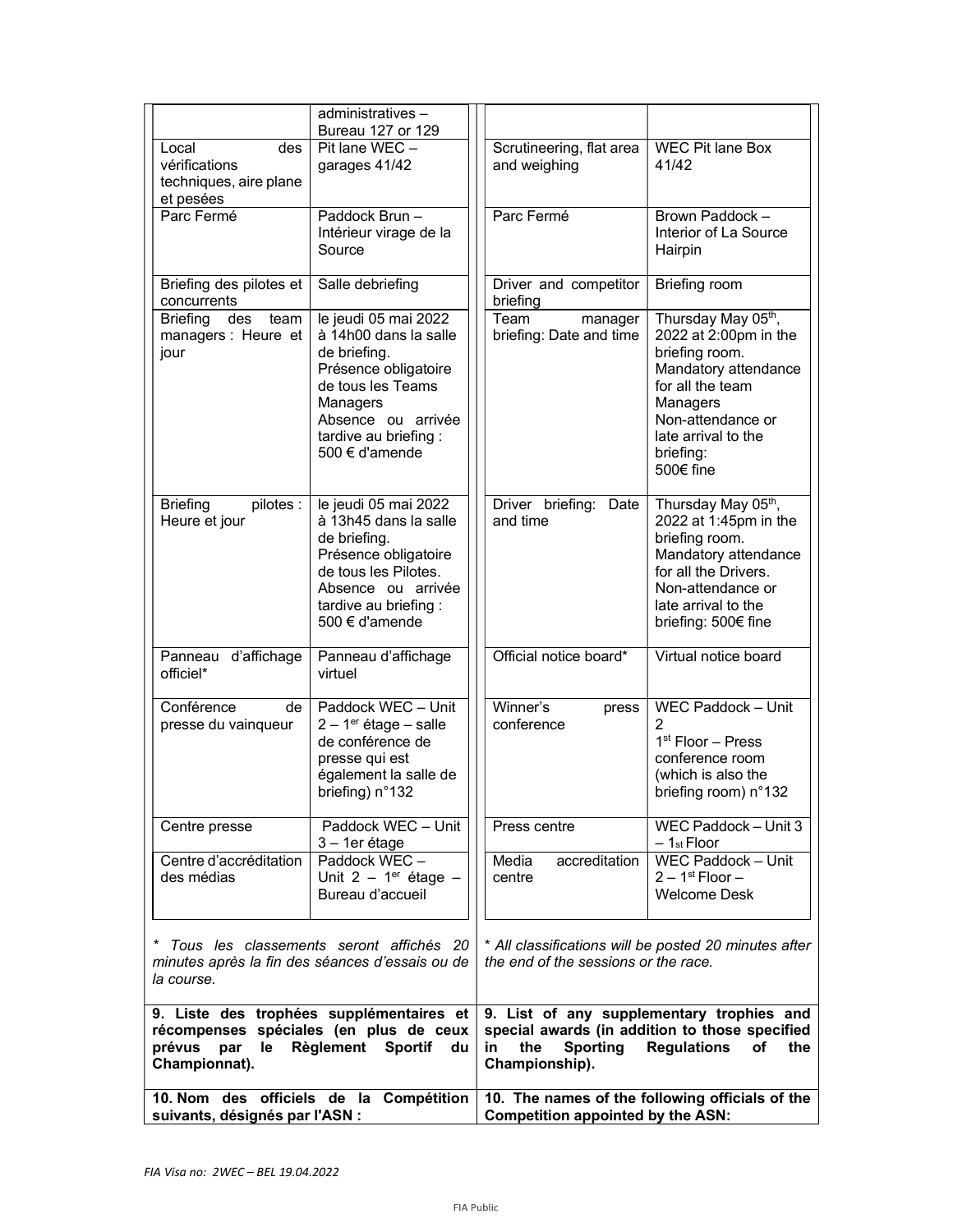| Commissaire Sportif                                    | Yves<br>Mr<br><b>BACQUELAINE</b>                                                                                    | of<br>Steward<br>the<br>meeting                                                                                                    | Yves<br>Mr<br><b>BACQUELAINE</b>    |  |
|--------------------------------------------------------|---------------------------------------------------------------------------------------------------------------------|------------------------------------------------------------------------------------------------------------------------------------|-------------------------------------|--|
| Directeur de Course                                    | Roland<br>Mr<br><b>BRUYNSERAEDE</b>                                                                                 | Clerk of the Course                                                                                                                | Roland<br>Mr<br><b>BRUYNSERAEDE</b> |  |
| Secrétaire<br>du<br>meeting                            | Mr Xavier SCHENE                                                                                                    | Secretary<br>of<br>the<br>meeting                                                                                                  | Mr Xavier SCHENE                    |  |
| Commissaire<br>Technique National<br>en Chef           | Lucas BOEVER                                                                                                        | Chief<br>National<br>Scrutineer                                                                                                    | Lucas BOEVER                        |  |
| Responsable<br>Médical National                        | Dr Christian WAHLEN                                                                                                 | Chief<br>National<br><b>Medical Officer</b>                                                                                        | Dr Christian WAHLEN                 |  |
| 11. Autres points spécifiques                          |                                                                                                                     | 11. Other specific points                                                                                                          |                                     |  |
|                                                        | 11.1 Horaires des séances (voir l'Article 1.4.1)                                                                    | 11.1 Session times (see Article 1.4.1)                                                                                             |                                     |  |
| d'essais<br>séances<br>3<br>organisées comme suit :    | chronométrés<br>seront                                                                                              | 3 timed practice sessions will be organised as<br>follows:                                                                         |                                     |  |
| 1 séance de 60 minutes                                 |                                                                                                                     | 1 practice of 60 minutes                                                                                                           |                                     |  |
| 2 séances de 90 minutes                                |                                                                                                                     | 2 practices of 90 minutes                                                                                                          |                                     |  |
| sera organisée comme suit :                            | 1 séance d'essais qualificatifs déterminant la<br>grille de départ aura lieu Vendredi 6 mai 2022 et                 | 1 qualifying session determining the starting grid<br>will be on Friday May 6 <sup>th,</sup> 2022 will be organised as<br>follows: |                                     |  |
|                                                        | Une demi-séance d'au moins 10 minutes<br>réservée aux voitures des catégories<br>Hypercar & LMP2 - 18h40 - 18h50.   | One half-session of at least 10 minutes<br>reserved for cars of categories Hypercar &<br>LMP2 - from 6:40 p.m. to 6:50 p.m.        |                                     |  |
| 18h30                                                  | Une demi-séance d'au moins 10 minutes<br>réservée aux voitures des catégories<br>LMGTE Pro & LMGTE Am $-$ 18h20 $-$ | One half-session of at least 10 minutes<br>reserved for cars of categories LMGTE Pro<br>& LMGTE Am - from 6:20 p.m. to 6:30 p.m.   |                                     |  |
| 11.2 Warm-up (voir l'Article 1.4.1)                    |                                                                                                                     | 11.2 Warm-up (see Article 1.4.1)                                                                                                   |                                     |  |
| Aucun warm-up ne sera organisé.                        |                                                                                                                     | No warm up will be organised.                                                                                                      |                                     |  |
| 11.3 Pole Position (voir l'Article 11.1.3)             |                                                                                                                     | 11.3 Pole Position (see Article 11.1.3)                                                                                            |                                     |  |
| FIA du circuit.                                        | « La Pole Position » se situe sur le côté droit de<br>la première ligne en accord avec l'homologation               | The "Pole Position" is on the right of the front row<br>according to circuit homologation by the FIA.                              |                                     |  |
| 11.2.2)                                                | 11.4 Tour de reconnaissance (voir l'Article                                                                         | 11.4 Reconnaissance Lap (see Article 11.2.2)                                                                                       |                                     |  |
| 12h05 pour un ou plusieurs tours de<br>reconnaissance. | La voie des stands ouvrira à 11h55 et fermera à                                                                     | Pit lane will open at 11h55 and will close at 12h05<br>for one or more reconnaissance laps.                                        |                                     |  |
| Le tour de formation débutera à 12h56                  |                                                                                                                     | The formation lap will start at 12h56                                                                                              |                                     |  |
|                                                        | 11.5 Zone mixte-interview (voir l'Article 4.6.1)                                                                    | 11.5 Mixed interview zone (see Article 4.6.1)                                                                                      |                                     |  |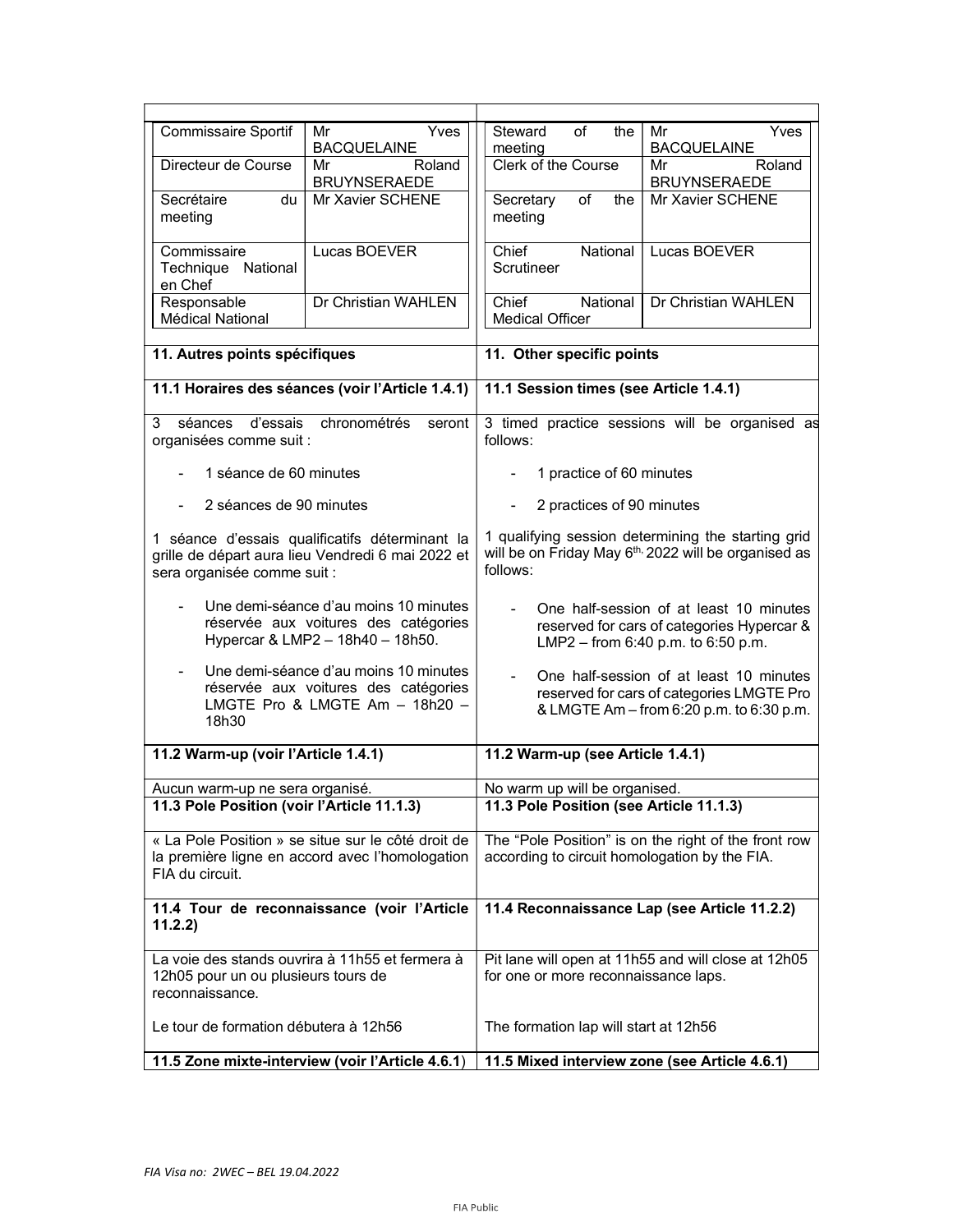| Aucune zone mixte<br>d'interview<br>ne<br>sera<br>organisée.                                                                                                                                                                                                                                                                                                                                                                                                                                                                                                                                                                                                                                                                                                                                                                                                                                                                                                                                                                                                                                                           | No mixed interview zone will be organised.                                                                                                                                                                                                                                                                                                                                                                                                                                                                                                                                                                                                                                                                                                                                                                                                                                                                                                                                                       |  |
|------------------------------------------------------------------------------------------------------------------------------------------------------------------------------------------------------------------------------------------------------------------------------------------------------------------------------------------------------------------------------------------------------------------------------------------------------------------------------------------------------------------------------------------------------------------------------------------------------------------------------------------------------------------------------------------------------------------------------------------------------------------------------------------------------------------------------------------------------------------------------------------------------------------------------------------------------------------------------------------------------------------------------------------------------------------------------------------------------------------------|--------------------------------------------------------------------------------------------------------------------------------------------------------------------------------------------------------------------------------------------------------------------------------------------------------------------------------------------------------------------------------------------------------------------------------------------------------------------------------------------------------------------------------------------------------------------------------------------------------------------------------------------------------------------------------------------------------------------------------------------------------------------------------------------------------------------------------------------------------------------------------------------------------------------------------------------------------------------------------------------------|--|
| <b>PRESCRIPTIONS</b><br><b>SERVICE</b><br><b>REGIONAL</b><br><b>INCENDIE</b>                                                                                                                                                                                                                                                                                                                                                                                                                                                                                                                                                                                                                                                                                                                                                                                                                                                                                                                                                                                                                                           | <b>REGIONAL FIRE DEPARTMENT ADVICE</b>                                                                                                                                                                                                                                                                                                                                                                                                                                                                                                                                                                                                                                                                                                                                                                                                                                                                                                                                                           |  |
| Zone de Secour 5 W.A.L.<br>Sur le Meez 1<br>B-4980 Trois ponts<br>Tél. 04/228 78 39<br>Luc BURETTE,<br>Commandant de zone<br>e-mail: luc.burette@zs5wal.be                                                                                                                                                                                                                                                                                                                                                                                                                                                                                                                                                                                                                                                                                                                                                                                                                                                                                                                                                             | Zone de Secour 5 W.A.L.<br>Sur le Meez 1<br>B-4980 Trois ponts<br>Tél. 04/228 78 39<br>Luc BURETTE,<br>Commandant de zone<br>e-mail: luc.burette@zs5wal.be                                                                                                                                                                                                                                                                                                                                                                                                                                                                                                                                                                                                                                                                                                                                                                                                                                       |  |
| Objet : Sécurité contre l'incendie - prescriptions<br>paddocks                                                                                                                                                                                                                                                                                                                                                                                                                                                                                                                                                                                                                                                                                                                                                                                                                                                                                                                                                                                                                                                         | Subject: Fire safety - paddock requirements                                                                                                                                                                                                                                                                                                                                                                                                                                                                                                                                                                                                                                                                                                                                                                                                                                                                                                                                                      |  |
| Transport et transvasement des matières<br>inflammables :<br>la quantité totale transportée ne<br>peut dépasser 240l par unité de<br>transport<br>récipients<br>métalliques<br>d'une<br>$\blacksquare$<br>capacité maximale de 60 litres et<br>solidement arrimés<br>obligatoire<br>d'un<br>présence<br>d'un<br>accompagnant équipé<br>extincteur (6 kg poudre ou 6 l<br>mousse)<br>pas d'éléments combustibles à<br>proximité<br>l'hydrocarbure<br>de<br>transporté (p.ex. pneus)<br>interdiction de fumer, de produire<br>$\blacksquare$<br>du feu ; s'éloigner des objets en<br>ignition, étincelles, soudures<br>les récipients vides ou pleins<br>$\blacksquare$<br>seront toujours fermés<br>le transport se fera dans un<br>véhicule utilitaire conçu pour le<br>chargement<br>une bonne connexion électrique<br>entre le récipient métallique et la<br>terre avant le remplissage ou la<br>vidange de ce dernier ; lors de ces<br>opérations les récipients seront<br>préalablement<br>déchargés<br>du<br>véhicule<br>il est interdit de pénétrer dans la<br>$\blacksquare$<br>partie chargement d'un véhicule | Transportation and transferral of flammable<br>materials:<br>• the total quantity transported cannot exceed<br>240I per unit of transportation<br>use securely closed metal containers with a<br>٠<br>maximum capacity of 60 litres<br>compulsory presence of an assistant equipped<br>with an extinguisher (6 kg powder or 6 I foam)<br>no combustible items within proximity of<br>transported hydrocarbon (eg. tyres)<br>no smoking or naked flames; keep away from<br>ignited items, sparks, welding, etc.<br>containers must be kept closed at all times<br>whether empty or full<br>transportation must be made in a utility vehicle<br>designed for carrying loads<br>correct electrical connection between the<br>metallic container and earth before filling or<br>these<br>operations<br>emptying;<br>during<br>the<br>containers must be unloaded from the vehicle in<br>advance<br>it is prohibited to enter the loading area of a<br>covered vehicle transporting flammable liquids |  |
| couvert transportant des liquides<br>inflammables avec des appareils<br>d'éclairages portatifs autres que<br>ceux qui sont conçus et construits<br>de façon à ne pouvoir enflammer<br>les vapeurs inflammables qui<br>auraient pu<br>se répandre<br>à<br>l'intérieur                                                                                                                                                                                                                                                                                                                                                                                                                                                                                                                                                                                                                                                                                                                                                                                                                                                   | with mobile lighting equipment other than<br>designed and built to avoid igniting flammable<br>vapours which may have been released within<br>the interior                                                                                                                                                                                                                                                                                                                                                                                                                                                                                                                                                                                                                                                                                                                                                                                                                                       |  |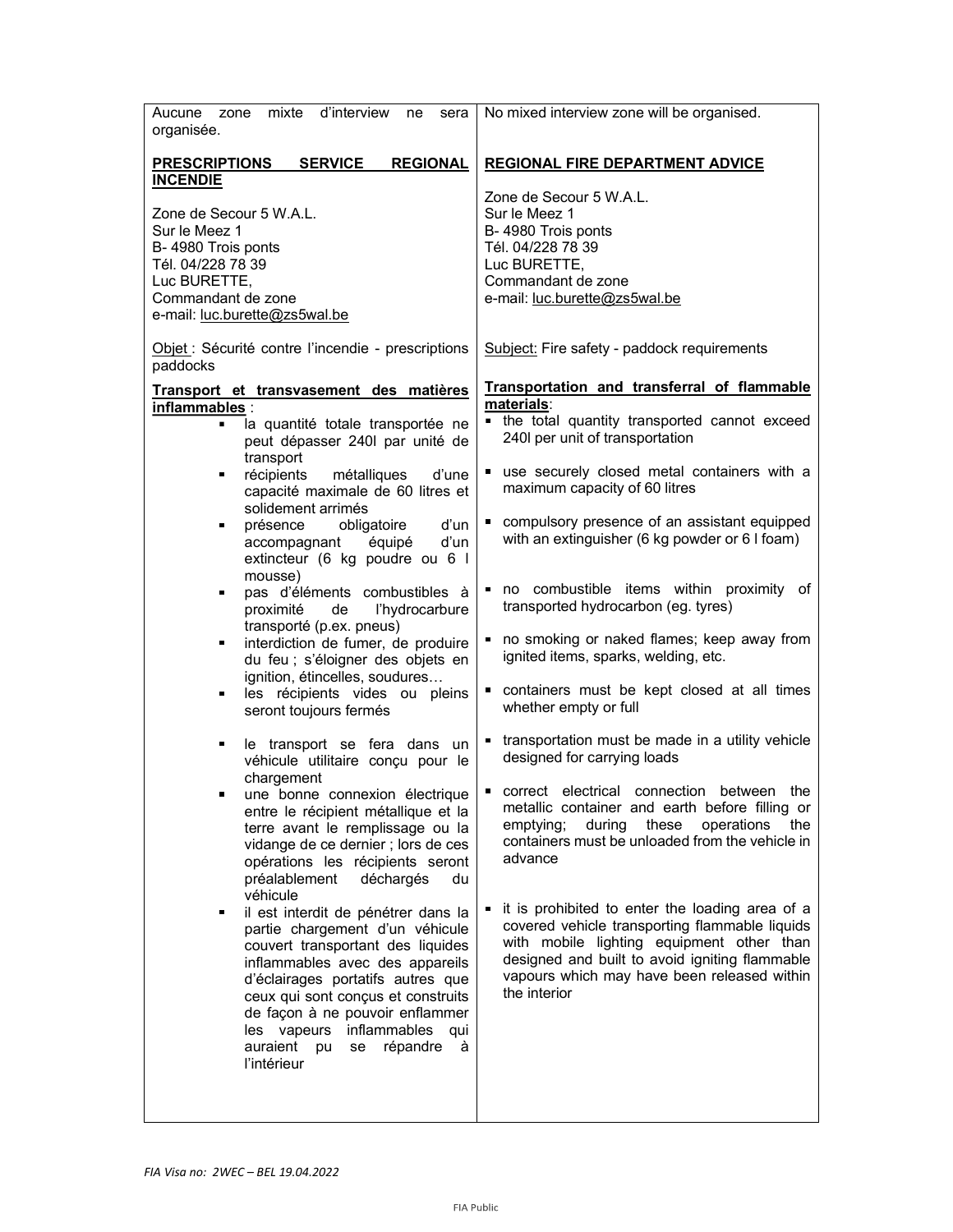| Interdiction d'occuper les dégagements :                                                                                                                                                                                                                                                                                                                                                                                                                                                                                                                                                                                         | No occupation of clearances:                                                                                                                                                                                                                                                                                                                                                                                                                                                                                                        |  |
|----------------------------------------------------------------------------------------------------------------------------------------------------------------------------------------------------------------------------------------------------------------------------------------------------------------------------------------------------------------------------------------------------------------------------------------------------------------------------------------------------------------------------------------------------------------------------------------------------------------------------------|-------------------------------------------------------------------------------------------------------------------------------------------------------------------------------------------------------------------------------------------------------------------------------------------------------------------------------------------------------------------------------------------------------------------------------------------------------------------------------------------------------------------------------------|--|
| Interdiction de bonbonnes L.P.G. :<br>dans la pitlane, dans les stands et<br>à moins de 5 mètres de l'arrière<br>des stands<br>dans aucun véhicule (autorisé<br>п<br>dans les chapiteaux et sous<br>auvents)                                                                                                                                                                                                                                                                                                                                                                                                                     | No LPG cylinders:<br>• in the pit lane, in the stands, and within 5 metres<br>of the back of the stands<br>in any vehicle (authorised in tents and under<br>awnings)                                                                                                                                                                                                                                                                                                                                                                |  |
| Interdiction de fumer ou de flamme nue :<br>dans toute la zone ceinturant le<br>camion-citerne<br>dans la pit lane, dans les stands et<br>٠<br>à moins de 5 mètres à l'arrière des<br>stands<br>au-dessus des stands<br>(loges,<br>п<br>mezzanines)                                                                                                                                                                                                                                                                                                                                                                              | No smoking or naked flames:<br>. in the entire area around the tanker lorry<br>in the pit lane, in the stands, and within 5 metres<br>of the back of the stands<br>• above the stands (lodges, mezzanines)                                                                                                                                                                                                                                                                                                                          |  |
| jamais d'eau<br>$\overline{c}$<br>présence<br>obligatoire<br>de<br>ш<br>extincteurs (6kg poudre ou<br>6I<br>mousse) dans chaque stand.                                                                                                                                                                                                                                                                                                                                                                                                                                                                                           | compulsory presence of 2 extinguishers (6 kg<br>powder or 6 I foam) in each stand                                                                                                                                                                                                                                                                                                                                                                                                                                                   |  |
| mètres<br>veiller à la stabilité et à la mise à la<br>$\blacksquare$<br>terre des tours de ravitaillement<br>présence obligatoire de produit<br>ш<br>minéral absorbant dans le stand -                                                                                                                                                                                                                                                                                                                                                                                                                                           | ensure stability and earthing of refuelling towers<br>compulsory presence of absorbent product in<br>the stand - never water                                                                                                                                                                                                                                                                                                                                                                                                        |  |
| surveillant équipé d'un extincteur<br>et situé à 2 mètres de l'endroit de<br>ravitaillement<br>anti-feu<br>vêtements<br>les<br>pour<br>personnes situées à moins de 2                                                                                                                                                                                                                                                                                                                                                                                                                                                            | with an extinguisher and located 2 metres from<br>the refuelling point<br>• fire-resistant clothing to be worn by all persons<br>located within 2 metres                                                                                                                                                                                                                                                                                                                                                                            |  |
| Manipulation de carburant dans le stand :<br>pompes à main, pneumatiques ou<br>électriques antidéflagrantes. PAS<br>de batteries<br>présence<br>obligatoire<br>d'un<br>π                                                                                                                                                                                                                                                                                                                                                                                                                                                         | Handling fuel within the stand:<br>. hand pumps, pneumatic pumps or explosion-<br>proof electrical pumps. NO batteries<br>compulsory presence of a supervisor equipped                                                                                                                                                                                                                                                                                                                                                              |  |
| les bandages de la remorque<br>П<br>seront adaptés au type de sol<br>rencontré ainsi qu'aux vitesses<br>atteintes par le véhicule tracteur<br>le crochet d'attelage et l'attache<br>ш<br>remorque seront approuvés CE<br>une chaîne ou un câble de sécurité<br>٠<br>solidaire au timon de la remorque<br>reliera le crochet d'attelage<br>chaque<br>$\blacksquare$<br>fût<br>arrimé<br>sera<br>individuellement<br>un commissaire technique ou un<br>٠<br>juge de faits sera présent durant le<br>temps d'ouverture des pompes<br>pour contrôler le respect de ces<br>règles de sécurité et sanctionner<br>en cas de non-respect | the tyres of the trailer must be suited to the type<br>of ground in question and to the speeds reached<br>by the towing vehicle<br>• the towing hook and trailer attachment must be<br>CE approved<br>a safety cable or chain secured to the trailing<br>arm must be used to connect the towing hook<br>each barrel must be individually secured<br>a technical steward or judge of fact shall be<br>present while the pumps are opened to ensure<br>that these safety regulations are observed and<br>to sanction those in breach. |  |
| Si le transport se fait par attelage :<br>le véhicule tracteur doit être à<br>même de tracter et freiner la<br>charge                                                                                                                                                                                                                                                                                                                                                                                                                                                                                                            | Where the transportation is made by towing:<br>• the towing vehicle must be capable of towing<br>and braking the load                                                                                                                                                                                                                                                                                                                                                                                                               |  |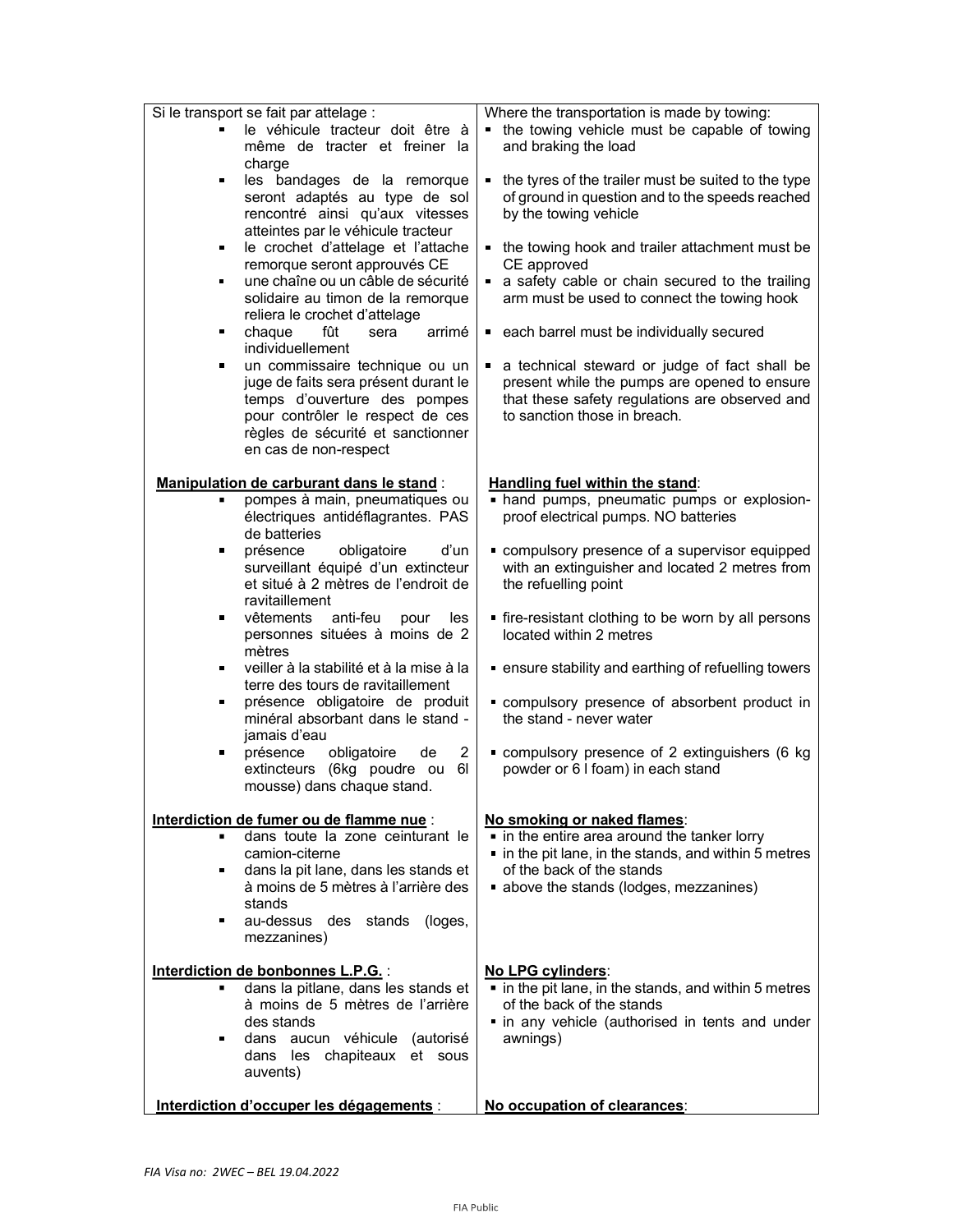| tous les dégagements routiers des<br>paddocks<br>le dégagement de 1 mètre de<br>$\blacksquare$<br>largeur derrière les stands<br>N.B. : autorisé derrière les stands :<br>plateau de camion si baissé<br>banderoles délimitant le stand si<br>$\blacksquare$<br>aisément franchissables<br>Conformité des installations électriques ou de<br>$gas$ :<br>obligation de respect des normes<br>protection des lignes électriques<br>ou conduites de gaz. |                                                                                                                       |                                                                                                   | a 1-metre clearance behind the stands<br>$\blacksquare$<br>N.B. authorised behind stands: lorry platform<br>$\blacksquare$<br>if lowered<br>ribbons marking the limits of the stand if easily<br>$\blacksquare$<br>crossed<br>Conformity of electrical or gas installations:<br>obligation to meet standards<br>$\blacksquare$<br>$\blacksquare$<br>protection of electrical or gas supply lines. |                                                                                         |  |
|-------------------------------------------------------------------------------------------------------------------------------------------------------------------------------------------------------------------------------------------------------------------------------------------------------------------------------------------------------------------------------------------------------------------------------------------------------|-----------------------------------------------------------------------------------------------------------------------|---------------------------------------------------------------------------------------------------|---------------------------------------------------------------------------------------------------------------------------------------------------------------------------------------------------------------------------------------------------------------------------------------------------------------------------------------------------------------------------------------------------|-----------------------------------------------------------------------------------------|--|
|                                                                                                                                                                                                                                                                                                                                                                                                                                                       | PARTIE B (Réservée à la FIA) - voir l'Article<br>2.4                                                                  |                                                                                                   | PART B (Reserved for the FIA) - see Article 2.4                                                                                                                                                                                                                                                                                                                                                   |                                                                                         |  |
|                                                                                                                                                                                                                                                                                                                                                                                                                                                       | Président du Collège<br>Commissaires<br>des<br><b>Sportifs FIA</b><br>Commissaire<br>2ème<br>International<br>Sportif | Mr.Jean-Francois<br><b>VEROUX</b><br>Mr. Paolo LONGONI                                            | FIA Chairman of the<br>Panel of the Stewards<br>FIA 2nd International<br>Steward                                                                                                                                                                                                                                                                                                                  | Mr.Jean-Francois<br><b>VEROUX</b><br>Mr. Paolo LONGONI                                  |  |
|                                                                                                                                                                                                                                                                                                                                                                                                                                                       | <b>FIA</b><br>Directeur d'Epreuve                                                                                     | Mr.Eduardo<br><b>FREITAS</b>                                                                      | Race Director                                                                                                                                                                                                                                                                                                                                                                                     | Mr.Eduardo FREITAS                                                                      |  |
|                                                                                                                                                                                                                                                                                                                                                                                                                                                       | Assistant Directeur de<br>Course                                                                                      | Mr Fayez RAMZY<br><b>FAYEZ</b>                                                                    | Deputy Race Director                                                                                                                                                                                                                                                                                                                                                                              | <b>RAMZY</b><br>Mr Fayez<br><b>FAYEZ</b>                                                |  |
|                                                                                                                                                                                                                                                                                                                                                                                                                                                       | Délégué<br>Technique<br>FIA                                                                                           | Mr. Fabrice VAN<br><b>ERTVELDE</b>                                                                | <b>FIA Technical Delegate</b>                                                                                                                                                                                                                                                                                                                                                                     | Mr. Fabrice VAN<br><b>ERTVELDE</b>                                                      |  |
|                                                                                                                                                                                                                                                                                                                                                                                                                                                       | Délégué<br>Technique<br>ACO                                                                                           | David HACHE                                                                                       | <b>ACO</b><br>Technical<br>Delegate                                                                                                                                                                                                                                                                                                                                                               | David HACHE                                                                             |  |
|                                                                                                                                                                                                                                                                                                                                                                                                                                                       | Assistants techniques<br>FIA                                                                                          | Mr. Elliot MARTIN<br>Mr.Francesco<br><b>UGUZZONI</b><br>Mr.Antoine CHEVRIER<br>Mr. Thibault DONZE | Assistants techniques<br><b>FIA</b>                                                                                                                                                                                                                                                                                                                                                               | Mr. Elliot MARTIN<br>Mr.Francesco UGUZZONI<br>Mr.Antoine CHEVRIER<br>Mr. Thibault DONZE |  |
|                                                                                                                                                                                                                                                                                                                                                                                                                                                       | Délégué média                                                                                                         | Piotr MAGDZIARZ                                                                                   | Media Delegate                                                                                                                                                                                                                                                                                                                                                                                    | Piotr MAGDZIARZ                                                                         |  |
|                                                                                                                                                                                                                                                                                                                                                                                                                                                       | Délégué presse                                                                                                        | <b>TBC</b>                                                                                        | Press delegate                                                                                                                                                                                                                                                                                                                                                                                    | <b>TBC</b>                                                                              |  |
|                                                                                                                                                                                                                                                                                                                                                                                                                                                       | Délégué médical                                                                                                       | <b>Christian WAHLEN</b>                                                                           | Medical delegate                                                                                                                                                                                                                                                                                                                                                                                  | Christian WAHLEN                                                                        |  |
|                                                                                                                                                                                                                                                                                                                                                                                                                                                       | Chronométreur en chef                                                                                                 | Cristobal LOPERA                                                                                  | Chief timekeeper                                                                                                                                                                                                                                                                                                                                                                                  | Cristobal LOPERA                                                                        |  |
|                                                                                                                                                                                                                                                                                                                                                                                                                                                       | Pilote Conseiller des<br><b>Commissaires Sportifs</b>                                                                 | Yannick DALMAS                                                                                    | Driver Adviser to the<br><b>Stewards</b>                                                                                                                                                                                                                                                                                                                                                          | Yannick DALMAS                                                                          |  |
|                                                                                                                                                                                                                                                                                                                                                                                                                                                       | Coordinateur FIA                                                                                                      | Marek NAWARECKI                                                                                   | <b>FIA Coordinator</b>                                                                                                                                                                                                                                                                                                                                                                            | Marek NAWARECKI                                                                         |  |
|                                                                                                                                                                                                                                                                                                                                                                                                                                                       |                                                                                                                       |                                                                                                   |                                                                                                                                                                                                                                                                                                                                                                                                   |                                                                                         |  |